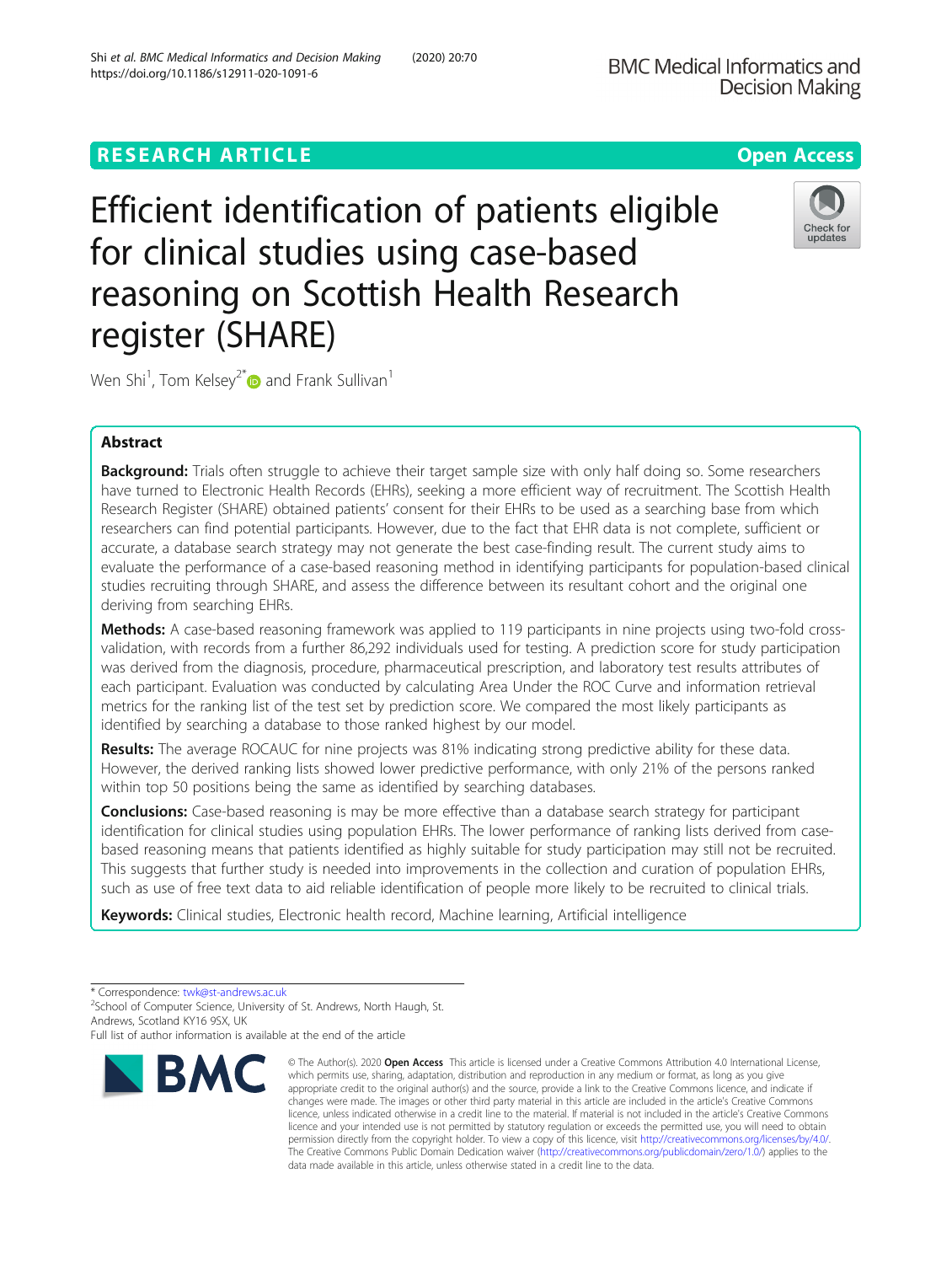## Background

Paradoxically, Randomised Controlled Trials (RCTs) often fail because they fail to recruit sufficient study subjects, even when many potential study subjects would agree to participate [[1\]](#page-6-0). They are often not asked to participate because of inefficiencies in recruitment processes. The recent Cochrane review conducted by Treweek et al. of 72 different recruitment strategies identified only three effective interventions with high certainty and another four with moderate certainty [[2\]](#page-6-0). Electronic Health Records have recently become increasingly important sources for identifying trial participants [[3](#page-6-0)–[6](#page-6-0)].

A potential application of EHR data analysis is to identify prospective participants for forthcoming RCTs, thereby improving the recruitment and selection process. A 2015 study showed that careful analysis of EHR data could reliably identify individuals eligible to participate in clinical trials [\[7](#page-6-0)]. For each of 13 diverse clinical trials - each conducted at Columbia University diagnostic, pharmacy, laboratory results and case notes from participants were used to derive a profile of an idealised target patient. Candidate participants were then matched in terms of conformity to this profile, based on their EHR data. The reported Area Under the ROC curve of 95% demonstrates the utility of both EHRs and the analytical approach taken. The problem remains of

translating this approach to a population-based and multi-centre clinical study setting.

The Scottish Health Research Register (SHARE) [[8\]](#page-6-0) allows searching of linked EHR data for people using the Scottish National Health Service (NHS) who have opted in to allow access to their data for this purpose [\[9](#page-6-0)]. There are similar developments in other countries [\[10](#page-6-0)]. SHARE registrants are therefore population based, and can, in principle, be assessed as potential participants in clinical studies and other ethically approved, methodologically rigorous research. Scotland has 14 regional health boards delivering services to its 5.6 M citizens, and RCTs are conducted within and amongst any combination of boards. Figure 1 shows the workflow for the use of SHARE in recruitment of participants to forthcoming studies. Participant selection with SHARE is currently performed by searching the corresponding fields in the EHRs according to the elements contained in the study inclusion/exclusion criteria provided by the study researcher to the staff in the Health Informatics Centre: University of Dundee (HIC) [[11](#page-6-0)]. This approach may fail to identify suitable participants due to incomplete and/or insufficient EHR data.

In this paper we investigate whether case-based reasoning, i.e. the use or adaptation of existing solutions may be applied to new problem instances [\[7](#page-6-0)], can

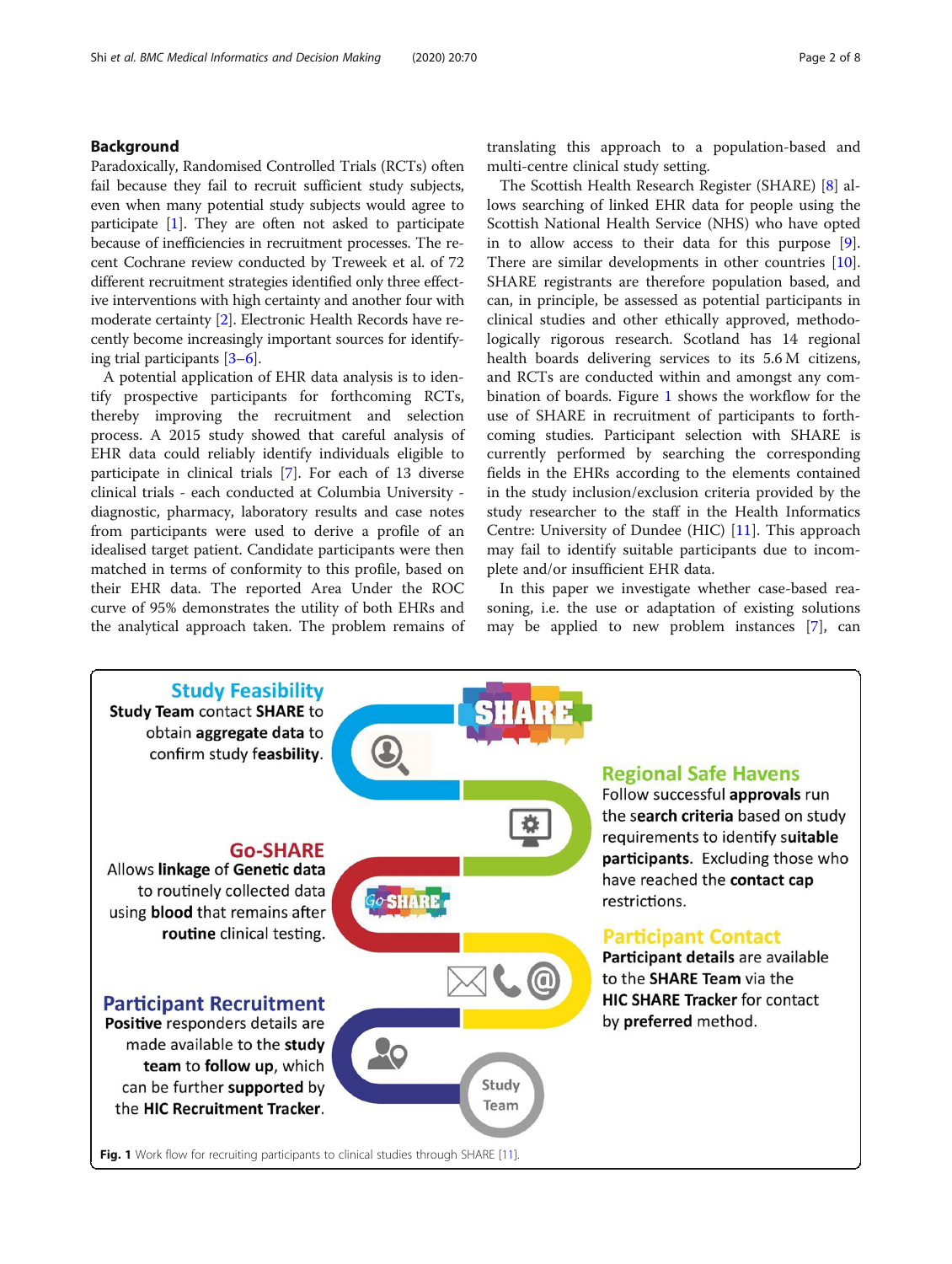generate a good predictive performance in participant identification for multi-centre and population-based studies in the Scottish EHR setting.

## Methods

The objective of this study is to: (1) evaluate the predictive performance of case-based reasoning (CBR) in studies conducted in a multi-centre and population-based manner using a range of different EHRs, (2) assess the consistency of participant prediction results between CBR and the database search strategy.

The current study included nine completed projects from SHARE for analysis. The process of inclusion is described in Fig. 2. These projects had completed recruitment before the end of 2017. They recruited participants across the health boards in Eastern Scotland. Finally, three projects without recruitment data recorded were also excluded.

The additional table (see additional file [1](#page-6-0)) summarizes the inclusion/exclusion criteria, number of participants required by the nine projects and the number of potential participants identified by searching database, the number of persons finally recruited in each project and how many of them were identified in the database. The projects involved from 2 to 28 participants, with no participant being recruited into more than one project. A total of 119 people were enrolled in these nine projects. We chose the individual final recruitment status recorded in SHARE as our gold standard to train and evaluate our algorithm since (i) we can compare our

evaluation results with those from the original study because Miotto & Weng also used the final enrolment results as gold standard, and (ii) it is almost impossible to confirm the real eligibility of each person and use them as gold standard since this is a retrospective study.

The Community Health Index (CHI) is a population register, which is used in Scotland for healthcare purposes [[12](#page-6-0)]. A CHI number uniquely identifies a person on the index. The data from selected projects were de-identified by removing personal data such as names, addresses and date of birth, and linked through CHI number for each participant. Recruitment data were extracted and compiled by HIC, composed of persons identified and recruited for each of the nine projects. Clinical data – diagnosis, procedure, prescription and laboratory test were requested for all 119 participants and all other registrants of SHARE in the NHS Scotland Fife and Tayside areas ( $n = 90,456$ ). Following assessment of the time frames of the projects to be analysed and the availability and completeness of the clinical data needed, the requested clinical data range from 2010 through 2017. Diagnoses were recorded using the International Classification of Diseases revision 10 (ICD-10). Procedures were recorded using the Office of Population Censuses and Surveys, Classification of Surgical Operations and Procedures version 4 (OPCS-4). Prescriptions were recorded using unique identifiers mapped to British National Formulary (BNF) codes  $[13]$  to identify the drug prescribed. Prescription data also included the quantities of each prescription dispensed. Finally, laboratory test data consisted of test names, read codes allocated to the specific

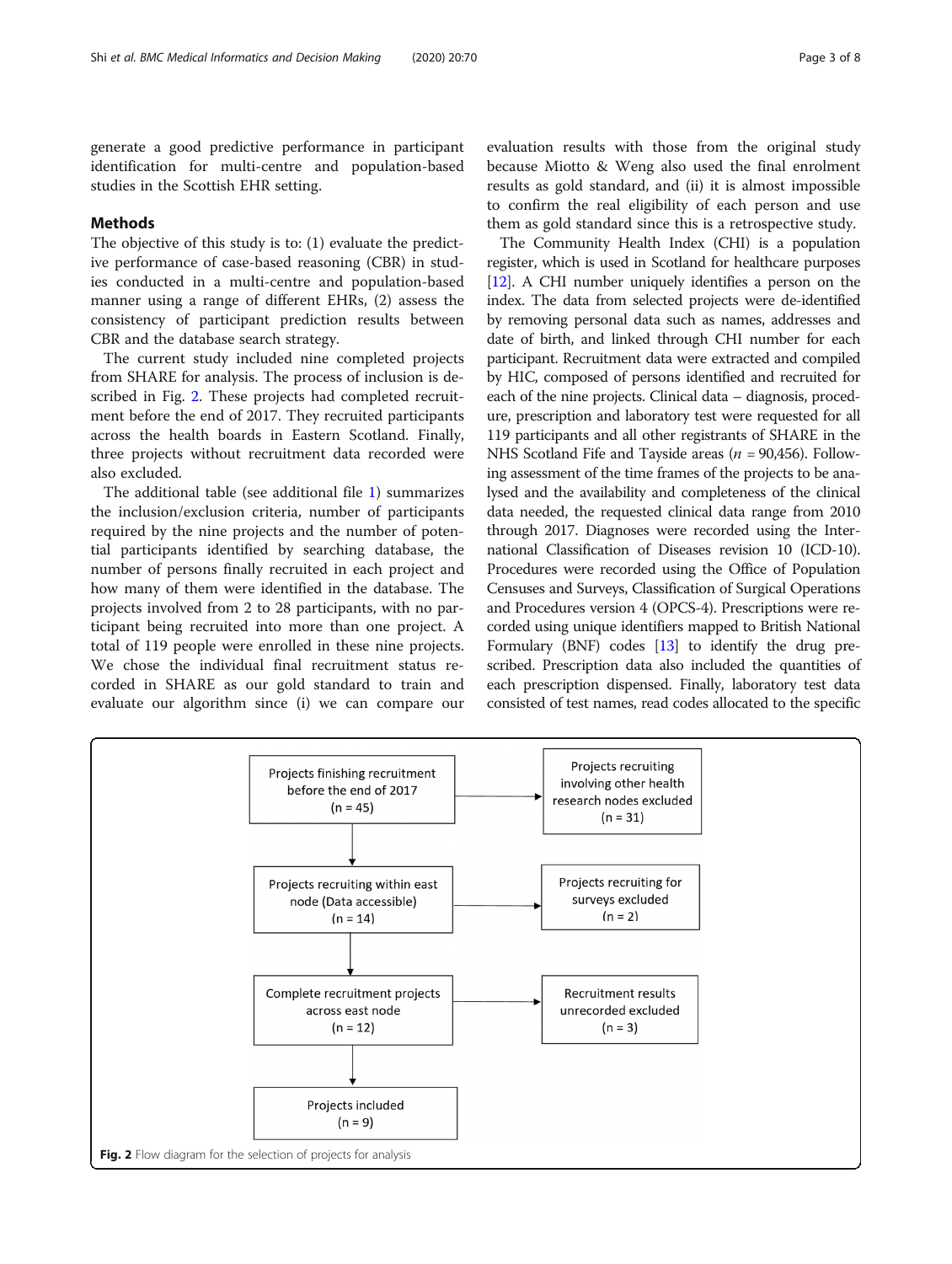test, and test results. Data were accessed and analysed through the data safe haven provided by HIC [[14](#page-6-0), [15](#page-6-0)].

Diagnoses and procedures were presented in entityattribute-value (EAV) model  $[16, 17]$  $[16, 17]$  $[16, 17]$  $[16, 17]$  $[16, 17]$  in wide form in which one record of a certain person contains several diagnoses and procedures, the numbers of which vary from person to person. For example, patient A's first record has diagnoses of pneumonia, diabetes, hypertension. These data were first transformed into a long EAV form with one record comprising one diagnosis or procedure alone. Prescription data were mapped to formatted BNF codes and the records with unidentifiable maps were excluded [\[18](#page-6-0)]. To ensure that each person included for analysis had some meaningful clinical data recorded, individuals with no diagnosis or procedure or prescription or lab test were excluded, as were those subjects having test results but incomplete test description. As a result, 119 participants having at least one record in diagnosis, procedure, prescription and lab test were included for further analysis. Eight six thousand two hundred ninety-two other registrants were included for use in test datasets for model assessment and validation purposes, being the subset of the 90,456 SHARE subjects that met the same inclusion criteria as the 119 participants.

Each project was analysed separately by two-fold crossvalidation. For both folds, half of the 119 participants were used to train a predictive model. The remaining half were combined with (i) 30,000 SHARE registrants chosen randomly from the 86,292 available and (ii) all subjects identified though inclusion/exclusion database queries for the project but not selected as one of our 119 cases (people enrolled in studies). This test dataset was used to assess prediction errors for subjects not used to derive the model. Following the methodology of Miotto and Weng, 2015 [\[7\]](#page-6-0), a target profile was derived from central tendencies of the occurrences of the codes from diagnosis, procedure, prescription and laboratory test. The featured codes were determined according to their frequencies among that project's participants, with each entity (being either a diagnosis, a procedure, a prescription or a laboratory test) requiring a minimum of 10 codes shared by at least 80% of the participants. If more than 10 codes were retrieved in one entity, all the codes exceeding 80% threshold were included. If the data were sparse, with no code reaching 80%, all the codes were retained. After the target profile had been produced, for every individual a similarity score was produced for each of the four entities respectively by being compared against the target using cosine similarity, which uses orientation of entities when plotted in multi-dimensional space to assess similarity rather than magnitude of difference apart in the same space [[19](#page-6-0)]. Thus, each person was represented by four similarity scores ranging from 0 to 1. The training set was used to train a linear regression model to get four optimal weights for each entity, which were then applied to each individual in the test set to obtain a final score which was then scaled to fall between 0 and 1.

For each project, the area under the Reciever-Observer Characteristic curve (ROCAUC) was calculated for either testing fold respectively, and average scores were obtained for projects individually and for the nine projects as a whole. ROCAUC measures the overall performance of a binary classifier [[20](#page-7-0)]. It estimates the probability of obtaining a higher score for a participant than for a non-participant. The higher the ROCAUC, the better the classifier. For this study ROCAUC are interpreted using a standard quality scheme as follows: 90–100 = excellent; 80–90 = good; 70–80 = fair; 60–70 = poor;  $50-60 = \text{fail}$  [[21](#page-7-0)]. The confidence interval (CI) for ROCAUC was generated through 2000 bootstrap replicates [\[22\]](#page-7-0). Prediction results were also combined to identify the cut-off maximizing the performance metric that sums up sensitivity and specificity.

A ranking list was generated for each test set, with individual final scores decreasing for assessment with regard to their ability to find the person recruited using metrics such as precision of predicting the 5 top items  $(P5)$   $[23]$  $[23]$ , precision of predicting the 10 top items  $(P10)$ [[23\]](#page-7-0), the mean average precision (MAP) [\[24](#page-7-0)] and mean reciprocal rank (MRR) [\[25](#page-7-0)]. Average precision combines the precisions obtained every time a relevant result is retrieved, thereby assessing the quality of the whole list. Reciprocal rank is the reciprocal of the rank of the first targeted person retrieved, reflecting the utility of the list to meet the need of the list users when identifying suitable participants. The best possible result for the list with participants ranked at the top (Upper) and the worst result - a random list (Lower) were also obtained as references. The metrics were averaged across all 18 (i.e. 2 fold for each of 9 projects) ranking lists respectively.

We additionally examined how many of the persons identified by database queries were among the top 50 of the ranking list in proportion.

## Results

The ROCAUC for each project and each fold are shown in Table [1.](#page-4-0) The mean ROCAUC for prediction score was 0.815 over nine projects. One project had unacceptably low ROCAUC for prediction score (0.337) being worse than a random guess, with another project giving poor discriminatory performance (ROCAUC 0.619) The remaining eight projects were either good or excellent in terms of ROCAUC.

A threshold of 0.44 gives the maximum performance metric for these data. A plot of performance against different prediction score cut-offs is shown in Fig. [3](#page-4-0); the scaled sum of sensitivity and specificity was calculated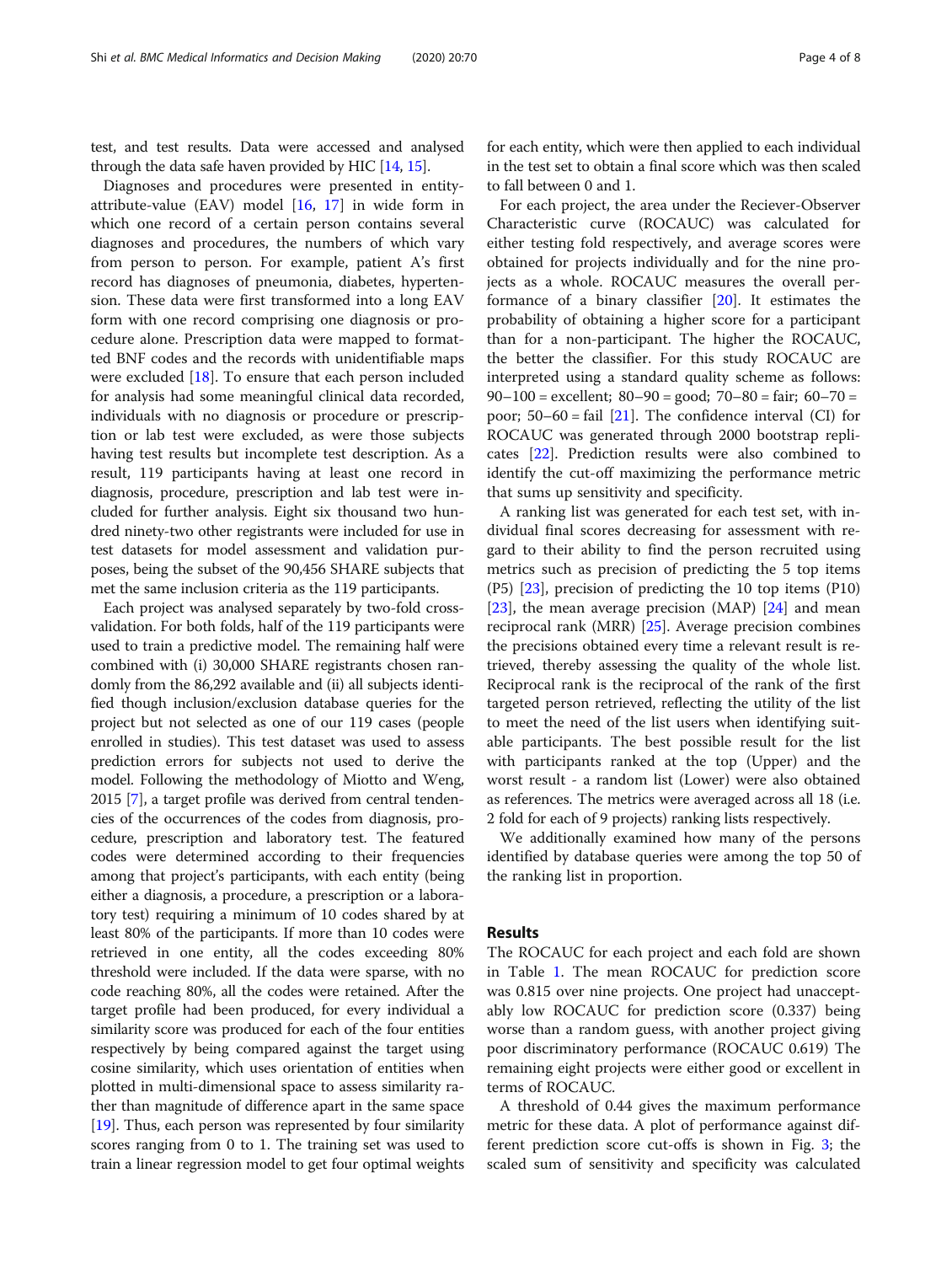| CONTRACTICE INTERVALS ARE GIVEN TON THE HIST ANIM SECOND CROSS VAINAGEON QUIDSCLS, TOHOVYCA DY THE AVENAGE |                           |                           |                           |  |  |  |
|------------------------------------------------------------------------------------------------------------|---------------------------|---------------------------|---------------------------|--|--|--|
| Project Acronym                                                                                            | Fold $1$ (CI)             | Fold $2$ (CI)             | Average (CI)              |  |  |  |
| ALPHA                                                                                                      | $0.947(0.897 - 0.984)$    | $0.855(0.777 - 0.928)$    | $0.901$ $(0.837 - 0.956)$ |  |  |  |
| ALLAY                                                                                                      | $0.928(0.903 - 0.955)$    | $0.854(0.768 - 0.941)$    | $0.891$ $(0.836 - 0.948)$ |  |  |  |
| <b>METFORMIN</b>                                                                                           | $0.977(0.970 - 0.989)$    | $0.980(0.970 - 0.983)$    | 0.979 (0.970-0.986)       |  |  |  |
| <b>REFORM</b>                                                                                              | $0.946(0.896 - 0.980)$    | $0.957(0.920 - 0.987)$    | 0.952 (0.908-0.984)       |  |  |  |
| <b>IMPOCT</b>                                                                                              | $0.397$ (NA)              | $0.276$ (NA)              | $0.337$ (NA)              |  |  |  |
| <b>TARDIS</b>                                                                                              | $0.897$ $(0.844 - 0.946)$ | $0.887$ $(0.852 - 0.919)$ | $0.892$ (0.848-0.933)     |  |  |  |
| 4P                                                                                                         | $0.952(0.909 - 0.993)$    | $0.744(0.447 - 0.978)$    | $0.848$ $(0.678 - 0.986)$ |  |  |  |
| HF                                                                                                         | $0.907$ $(0.851 - 0.957)$ | $0.927(0.870 - 0.974)$    | $0.917(0.861 - 0.966)$    |  |  |  |
| ImmunoStat                                                                                                 | $0.632$ (0.503-0.763)     | $0.605(0.443 - 0.756)$    | $0.619(0.473 - 0.760)$    |  |  |  |

<span id="page-4-0"></span>Table 1 The Area Under the ROC Curve for recruitment prediction test for each project. For each project the ROCAUC and 95% confidence intervals are given for the first and second cross validation datasets, followed by the average

NA: insufficient data to calculate an accurate CI

for precision score thresholds from zero to 100%, with the optimal cut-off for these data occurring at 44%.

Ranking list results are shown in Table [2.](#page-5-0) Overall, the ranking list failed to present the relevant participants at neither the top 5 positions nor the top 10. Performance improved when trying to find participants from the top of the list of roughly 30,000 patients compared to a random list, but was still far from optimal.

On average, 21% of the persons ranked within the top 50 positions on the ranking list were the same as identified by searching databases. The proportions of those both identified listed in the top 50 of the list for each project are presented in Table [3.](#page-5-0)

## Discussion

Our ROCAUC results indicate that we can reliably and retrospectively predict the recruitment status for seven of the nine projects analysed, with IMPOCT and ImmunoStat being harder to predict in terms of participation.

We speculate that, for IMPOCT study, the poor result was caused by only two participants being recruited, so that only one person was used to derive the target profile of participants. Considering the relatively loose inclusion/exclusion criteria for ImmunoStat, this less satisfactory performance may result from an inherent inability of capturing a representative target due to scattered participant characteristics. For the higher-quality projects, ROCAUC is either good (i.e. above 80%) or excellent (i.e. above 90%), providing strong support for our central claim that careful analysis of EHR data can reliably discriminate participation status for projects of sufficiently high quality.

Evaluation of the resultant ranking lists showed poor performance in retrieving the real participants at the top. None of the ranking lists identified participants at either the first five individuals retrieved or the first 10. The ranking performance was the worst for IMPOCT project, consistent with the AUC result. Performance

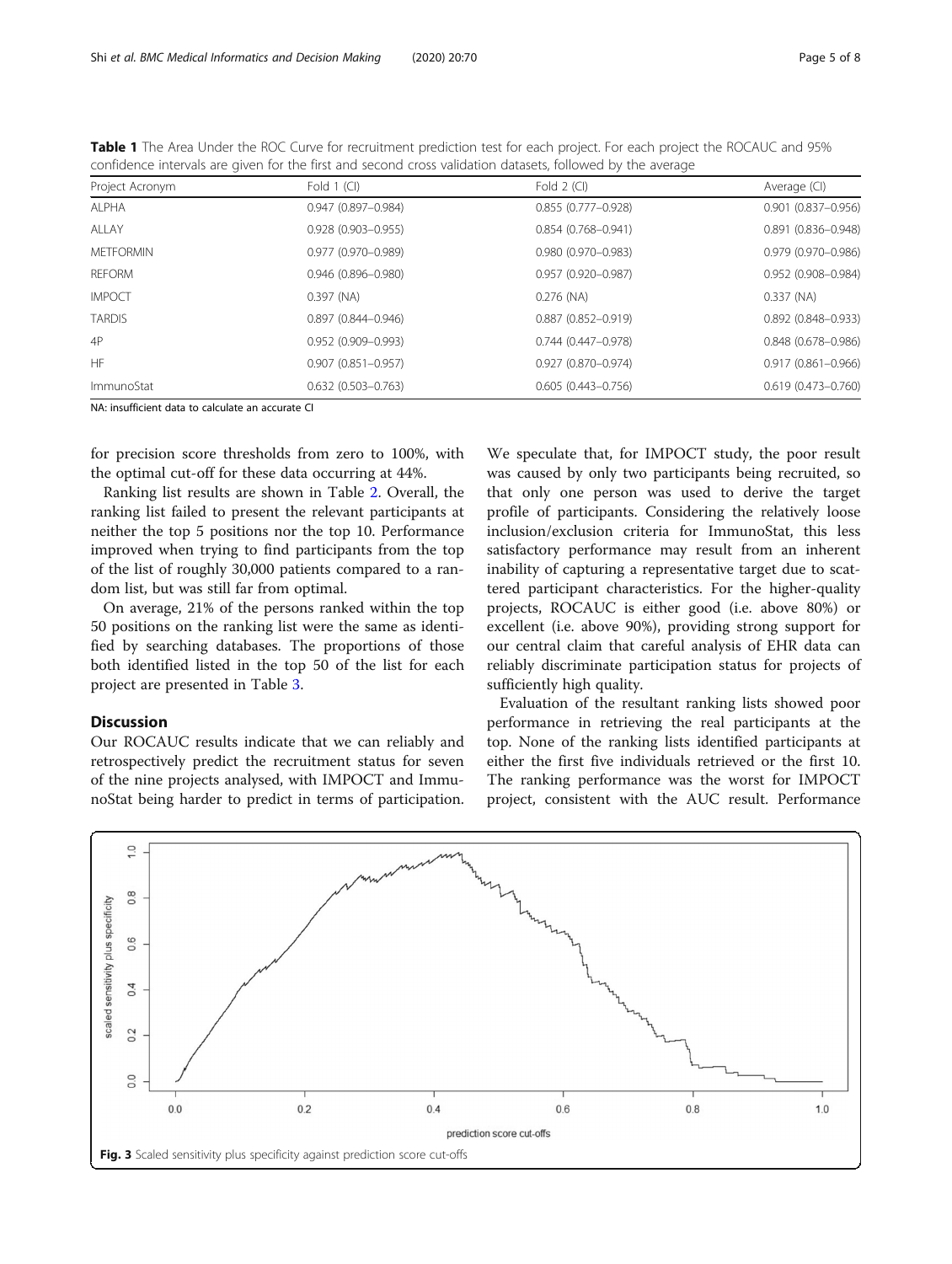<span id="page-5-0"></span>Table 2 Performance of the resulted ranking lists. For each project we give the number of participants appearing in the top 5 and top 10 of a ranking list, the mean average precision (MAP) and the mean reciprocal rank (MRR)

| List                         | P5    | P <sub>10</sub> | MAP   | <b>MRR</b> |
|------------------------------|-------|-----------------|-------|------------|
| <b>ALPHA</b>                 | 0     | 0               | 0.003 | 0.006      |
| ALLAY                        | 0     | 0               | 0.001 | 0.001      |
| <b>METFORMIN</b>             | 0     | 0               | 0.003 | 0.002      |
| <b>REFORM</b>                | 0     | 0               | 0.010 | 0.035      |
| <b>IMPOCT</b>                | 0     | 0               | 0.000 | 0.000      |
| <b>TARDIS</b>                | 0     | 0               | 0.002 | 0.005      |
| 4P                           | 0     | 0               | 0.002 | 0.003      |
| HF                           | Ω     | 0               | 0.006 | 0.028      |
| ImmunoStat                   | 0     | 0               | 0.001 | 0.007      |
| Average of all ranking lists | 0     | 0               | 0.003 | 0.010      |
| Averaged Lower               | 0     | 0               | 0.000 | 0.000      |
| Averaged Upper               | 0.789 | 0.611           |       |            |

improves slightly when identifying persons recruited and selecting the first candidate for participation, but is still unsatisfactory in terms of matching predicted to actual participants.

The assessment of the consistency of patients identified by case-based reasoning and database query shows there is significant discrepancy among the potential participants detected by the two methods. However, it is unknown whether the most likely participants identified from our ranking lists would have been recruited or not due to the retrospective nature of our study, so there is an inherent lack of discriminative ability involved. Also the list of eligible participants derived from searching the database is definitely not exhaustive. As shown in the project summary table (see additional file [1\)](#page-6-0), a few of the participants were not among the persons identified in database at all. Therefore, the non-participants picked

Table 3 Proportion of persons both identified within the top 50 positions of the ranking list for each project

| Project acronym  | Fold 1   | Fold 2   | Average |  |
|------------------|----------|----------|---------|--|
| <b>ALPHA</b>     | 0.66     | 0.32     | 0.49    |  |
| ALLAY            | 0.54     | 0.54     | 0.54    |  |
| <b>METFORMIN</b> | $\Omega$ | $\Omega$ | 0.00    |  |
| <b>REFORM</b>    | 0.32     | 0.16     | 0.24    |  |
| <b>IMPOCT</b>    | $\Omega$ | $\Omega$ | 0.00    |  |
| <b>TARDIS</b>    | 0.22     | 0        | 0.11    |  |
| 4P               | 0.06     | 0.14     | 0.10    |  |
| <b>HF</b>        | 0.30     | 0.42     | 0.36    |  |
| ImmunoStat       | 0.04     | 0.08     | 0.06    |  |
|                  |          |          |         |  |

up by the ranking list who were not identified before might have been actual participants.

Our study has the following strengths: we have used recruitment data from real clinical studies involving multiple health boards and multiple data sources; the EHR data is population based and hence is not flawed by selection or geographic bias; we have used an analogue of an existing proven methodology augmented with cross validation and relative ranking analysis; we have compared the potential participants between two detecting strategies.

Our study also has several limitations. We acknowledge that the final recruitment results in SHARE are not a perfect gold standard because they are affected by some external factors rather than clinical information alone such as personal preferences. The algorithm might have correctly identified an eligible participant but this person had not been enrolled in the study due to personal reasons, although our evaluation results would only be underestimated in this case. Whilst acknowledging this inherent lack of knowledge as a limitation of the study, we believe that we have demonstrated results in agreement with Miotto & Weng's key finding that by matching EHR data of unseen patients to a target derived by case-based reasoning, we can estimate relevance to a forthcoming trial, with higher relevance being associated with higher eligibility. Additionally, the clinical data used for this study do not consist of free-text clinical notes, possibly impacting on performance; a final limitation is that despite our careful checking of final recruitment status for each project, the recruitment data may contain some misclassifications.

## Conclusions

In this study we have demonstrated that case-based reasoning performed well in predicting recruitment for population-based clinical studies using Scottish EHR data. Our results were substantially worse than those reported by Miotto & Weng [\[7](#page-6-0)] with regard to ranking lists derived from the similarity scores from case-based reasoning analysis. Our results suggest that the provision of more accurate recruitment data and more abundant clinical data resources (including narrative clinical notes) would improve our ability to derive accurate ranking lists, with no negative impact on clinical care for the population (consistent with the primary purpose of EHRs). Planned prospective studies comparing the actual recruitment results for persons identified by differed methods should help address the question of which ones are most suitable for finding potential participants. Our analytical framework could usefully enhance the existing database query method in Scotland, and form the basis of participant prediction schemes in other healthcare settings.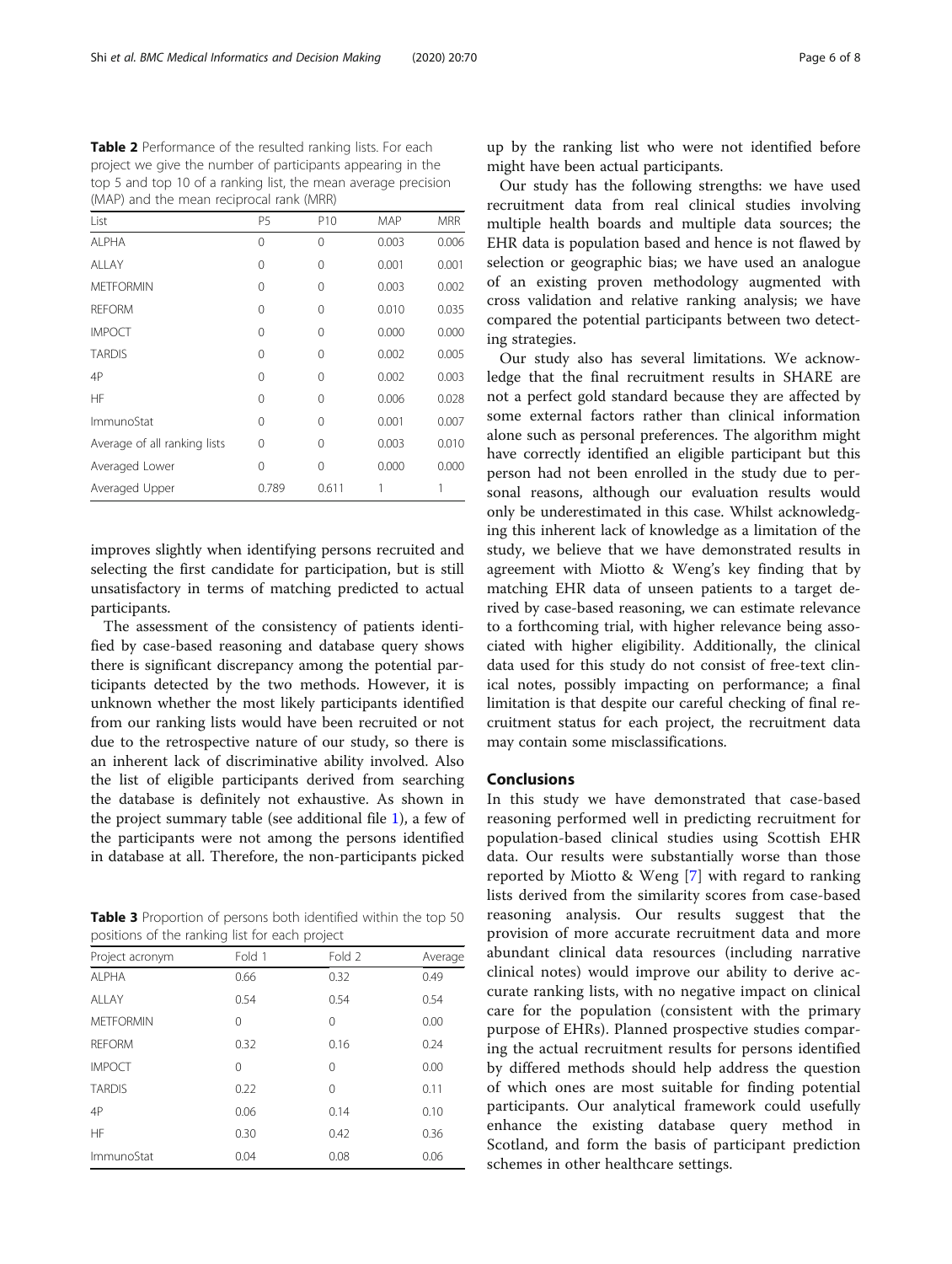## <span id="page-6-0"></span>Supplementary information

Supplementary information accompanies this paper at [https://doi.org/10.](https://doi.org/10.1186/s12911-020-1091-6) [1186/s12911-020-1091-6.](https://doi.org/10.1186/s12911-020-1091-6)

Additional file 1. Summary of nine projects included for analysis.

#### Abbreviations

BNF: British National Formulary; CBR: Case-based reasoning; CHI: Community Health Index; CI: Confidence interval; EAV: Entity-attribute-value; EHRs: Electronic Health Records; HIC: Health Informatics Centre: University of Dundee; ICD-10: International Classification of Diseases revision 10; MAP: Mean average precision; MRR: Mean reciprocal rank; NHS: National Health Service; OPCS-4: Office of Population Censuses and Surveys, Classification of Surgical Operations and Procedures version 4; P5: The 5 top items; P10: The 10 top items; RCTs: Randomised Controlled Trials; ROCAUC: Area Under the ROC Curve; SHARE: Scottish Health Research Register

## Acknowledgments

We acknowledge the assistance from colleagues in SHARE and HIC for the process of data collecting (Shobna Vasishta, Louise Dow, Christopher Hall). We also thank Miotto and Weng for corresponding and sharing information on their work. We are thankful for Brian McKinstry critically reviewing the paper.

## Authors' contributions

WS conducted the research and is the major contributor to the manuscript. TK supervised the study and also contributed to the manuscript. FS supervised the study, assisted data collection and edited the manuscript. All authors read and approved the final manuscript.

#### Funding

W.S. is a PhD student funded by the University of St Andrews where T.K. and F.S. are faculty members. The University of St Andrews had no role in study design, data collection and analysis, decision to publish, or preparation of the manuscript.

## Availability of data and materials

The study only has online access to the data stored in safe haven. Requests for data access should be directed to the Health Informatics Centre: University of Dundee.

#### Ethics approval and consent to participate

The study obtained approval from the local health boards (NHS Fife and NHS Tayside) to use patients' de-identified electronic health records stored in HIC. HIC was given favourable ethics opinion regarding provision of anonymous data for research. (REC ref. 14/ES/0015).

### Consent for publication

Not applicable.

## Competing interests

None for W.S. and T.K. F.S. is a clinical director of SHARE but he derives no financial benefit from this role.

#### Author details

<sup>1</sup>School of Medicine, University of St. Andrews, North Haugh, St. Andrews, Scotland KY16 9TF, UK. <sup>2</sup>School of Computer Science, University of St. Andrews, North Haugh, St. Andrews, Scotland KY16 9SX, UK.

## Received: 25 November 2019 Accepted: 12 April 2020 Published online: 19 April 2020

#### References

- Sully BGO, Julious SA, Nicholl J. A reinvestigation of recruitment to randomised, controlled, multicenter trials: a review of trials funded by two UK funding agencies. Trials. 2013;14(1). [https://doi.org/10.1186/1745-6215-](https://doi.org/10.1186/1745-6215-14-166) [14-166.](https://doi.org/10.1186/1745-6215-14-166) Accessed July 2019. [cited 2019 Jul].
- Treweek S, Pitkethly M, Cook J, Fraser C, Mitchell E, Sullivan F, et al. Strategies to improve recruitment to randomised trials. Cochrane Database

Syst Rev. 2018;2. <https://doi.org/10.1002/14651858.MR000013.pub6>. Accessed July 2019. [cited 2019 Jul].

- 3. Wing K, Williamson E, Carpenter JR, Wise L, Schneeweiss S, Smeeth L, et al. Real-world effects of medications for chronic obstructive pulmonary disease: protocol for a UK population-based non-interventional cohort study with validation against randomised trial results. BMJ Open. 2018;8(3). Available from: [http://bmjopen.bmj.com/content/8/3/e019475.long.](http://bmjopen.bmj.com/content/8/3/e019475.long) Accessed July 2019. [cited 2019 Jul]. [https://doi.org/10.1136/bmjopen-2017-019475.](https://doi.org/10.1136/bmjopen-2017-019475)
- 4. Staa TP, Goldacre B, Gulliford M, Cassell J, Pirmohamed M, Taweel A, et al. Pragmatic randomised trials using routine electronic health records: putting them to the test. BMJ. 2012;344. Available from: [www.bmj.com/content/](http://www.bmj.com/content/bmj/344/bmj.e55.full.pdf) [bmj/344/bmj.e55.full.pdf](http://www.bmj.com/content/bmj/344/bmj.e55.full.pdf). Accessed July 2019. [cited Jul 2019]. [https://doi.](https://doi.org/10.1136/bmj.e55) [org/10.1136/bmj.e55.](https://doi.org/10.1136/bmj.e55)
- 5. James S, Rao SV, Granger CB. Registry-based randomized clinical trials—a new clinical trial paradigm. Nat Rev Cardiol. 2015;12(5). Available from: [www.nature.com/articles/nrcardio.2015.33](http://www.nature.com/articles/nrcardio.2015.33). Accessed July 2019. [cited Jul 2019]. <https://doi.org/10.1038/nrcardio.2015.33>.
- UK HARP-III Collaborative Group. Randomized multicentre pilot study of sacubitril/valsartan versus irbesartan in patients with chronic kidney disease: United Kingdom heart and renal protection (HARP)- III-rationale, trial design and baseline data. Nephrol Dial Transplant. 2017;32(12):2043–51. [https://doi.](https://doi.org/10.1093/ndt/gfw321) [org/10.1093/ndt/gfw321](https://doi.org/10.1093/ndt/gfw321).
- 7. Miotto R, Weng C. Case-based reasoning using electronic health records efficiently identifies eligible patients for clinical trials. J Am Med Inform Assoc. 2015;22(e1). Available from: [https://academic.oup.com/jamia/](https://academic.oup.com/jamia/article/22/e1/e141/703505/) [article/22/e1/e141/703505/.](https://academic.oup.com/jamia/article/22/e1/e141/703505/) Accessed July 2019. [cited Jul 2019]. [https://doi.](https://doi.org/10.1093/jamia/ocu050) [org/10.1093/jamia/ocu050](https://doi.org/10.1093/jamia/ocu050).
- 8. The Scottish Health Research Register. Available from: [www.registerforshare.](http://www.registerforshare.org.uk) [org.uk](http://www.registerforshare.org.uk). Accessed Oct 2019.
- 9. McKinstry B, Sullivan FM, Vasishta S, Armstrong R, Hanley J, Haughney J, et al. Cohort profile: the Scottish Research register SHARE. A register of people interested in research participation linked to NHS data sets. BMJ Open. 2017;7(2). Available from: [http://bmjopen.bmj.com/content/7/2/](http://bmjopen.bmj.com/content/7/2/e013351.long) [e013351.long.](http://bmjopen.bmj.com/content/7/2/e013351.long) Accessed July 2019. [cited Jul 2019]. [https://doi.org/10.1136/](https://doi.org/10.1136/bmjopen-2016-013351) [bmjopen-2016-013351.](https://doi.org/10.1136/bmjopen-2016-013351)
- 10. The All of Us Research Program Investigators. The "All of Us" Research Program. N Engl J Med. 2019;381(7):668–76. [https://doi.org/10.1056/](https://doi.org/10.1056/NEJMsr1809937) [NEJMsr1809937](https://doi.org/10.1056/NEJMsr1809937).
- 11. The Health Informatics Centre: University of Dundee. Available from: [www.](http://www.dundee.ac.uk/hic/patientrecruitment/) [dundee.ac.uk/hic/patientrecruitment/](http://www.dundee.ac.uk/hic/patientrecruitment/). Accessed Oct 2019.
- 12. Scottish Government. The use of the CHI (Community Health Index) to support integrated care across the NHS in Scotland. 2013. Available from: [www.ehealth.scot/wp-content/uploads/documents/Health-and-social-care-](http://www.ehealth.scot/wp-content/uploads/documents/Health-and-social-care-CHI-Guidance-version-1-1-Strategy-Board-Approved-June-20131.pdf)[CHI-Guidance-version-1-1-Strategy-Board-Approved-June-20131.pdf](http://www.ehealth.scot/wp-content/uploads/documents/Health-and-social-care-CHI-Guidance-version-1-1-Strategy-Board-Approved-June-20131.pdf). Accessed July 2019. [cited Jul 2019].
- 13. British National Formulary. Available from: <https://bnf.nice.org.uk/>. Accessed Oct 2019.
- 14. Burton PR, Murtagh MJ, Boyd A, Williams JB, Dove ES, Wallace SE, et al. Data safe havens in health research and healthcare. Bioinformatics. 2015;31(20): 3241–8. <https://doi.org/10.1093/bioinformatics/btv279>.
- 15. Scottish Government. Charter for Safe Havens in Scotland: Handling Unconsented Data from National Health Service Patient Records to Support Research and Statistics. 2015. Available from: [www.gov.scot/publications/](http://www.gov.scot/publications/charter-safe-havens-scotland-handling-unconsented-data-national-health-service-patient-records-support-research-statistics/) [charter-safe-havens-scotland-handling-unconsented-data-national-health](http://www.gov.scot/publications/charter-safe-havens-scotland-handling-unconsented-data-national-health-service-patient-records-support-research-statistics/)[service-patient-records-support-research-statistics/.](http://www.gov.scot/publications/charter-safe-havens-scotland-handling-unconsented-data-national-health-service-patient-records-support-research-statistics/) Accessed July 2019. [cited Jul 2019].
- 16. Niedner CD. The entity-attribute-value data model in radiology informatics. In: Proceedings of the 10th conference on computer applications in radiology. Anaheim: Symposia Foundation; 1990. p. 50–60.
- 17. Chen RS, Nadkarni P, Marenco L, Levin F, Erdos J, Miller PL. Exploring performance issues for a clinical database organized using an entityattribute-value representation. J Am Med Inform Assoc. 2000;7(5):475–87. [https://doi.org/10.1136/jamia.2000.0070475.](https://doi.org/10.1136/jamia.2000.0070475)
- 18. The Information Services Division of NHS National Services Scotland. Prescribing Information System [Internet]. Available from: [www.isdscotland.](http://www.isdscotland.org/Health-Topics/Prescribing-and-Medicines/Prescribing-Datamarts/docs/PIS_fields_for_researchers_v5_eDRIS%20Guidance.pdf) [org/Health-Topics/Prescribing-and-Medicines/Prescribing-Datamarts/docs/](http://www.isdscotland.org/Health-Topics/Prescribing-and-Medicines/Prescribing-Datamarts/docs/PIS_fields_for_researchers_v5_eDRIS%20Guidance.pdf) [PIS\\_fields\\_for\\_researchers\\_v5\\_eDRIS%20Guidance.pdf.](http://www.isdscotland.org/Health-Topics/Prescribing-and-Medicines/Prescribing-Datamarts/docs/PIS_fields_for_researchers_v5_eDRIS%20Guidance.pdf) Accessed July 2019.
- 19. Li B, Han L. Distance Weighted Cosine Similarity Measure for Text Classification. In: Yin H, Tang K, Gao Y, Klawonn F, Lee M, Weise T, et al., editors. Intelligent Data Engineering and Automated Learning – IDEAL 2013. 8206. Berlin: Springer; 2013. p. 611–8.